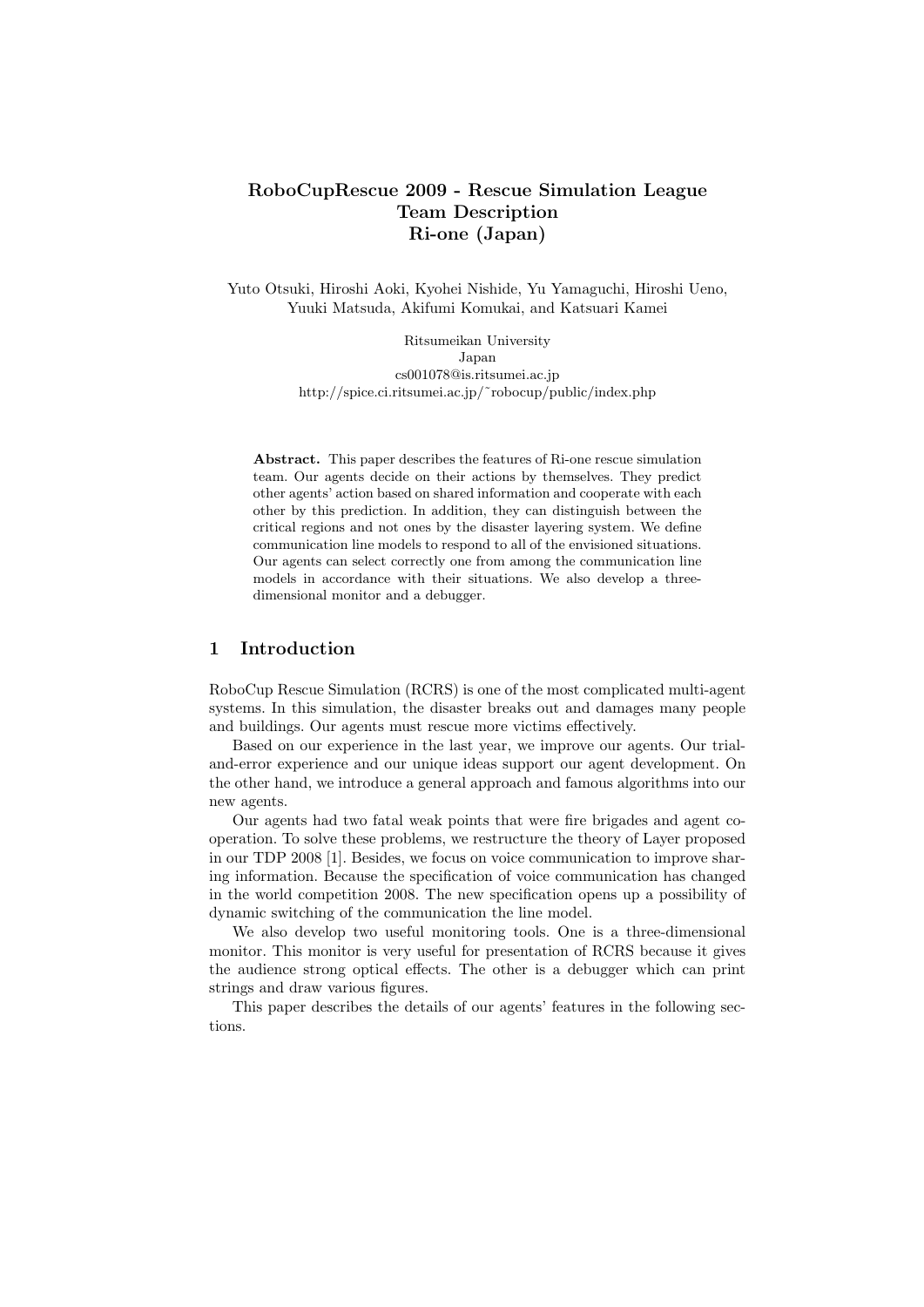## **2 Agent skills and action selection**

### **2.1 Police Forces**

Police forces control their action with Task. Task has two attributes: the place to remove blockades and its priority. Police forces act according to the task priority level. However, they defer executing Task when they cannot reach the destination by traffic jam. Task has three places as follows:

- 1. Refuge's entrances whether the agents may be able to reach.
- 2. Blocked roads surrounded by fire.
- 3. Places of the agents that cannot move from the first place by blockades.

In addition, police forces preferentially remove the reported blockades which the agents excluding the police forces strike frequently.

### **2.2 Ambulances**

Ambulances decide on the priority of victims to be rescued and the number of ambulances to rescue each victim. They set the priority on the basis of three factors: agents except civilians, civilians buried on the periphery of fire and the dying civilians in a shortest time. The ambulance does the cooperated action based on this information. Each ambulance predicts the action of other agents. They rescue more victims by minimizing the number of ambulance to each victim.

#### **2.3 Fire Brigades**

The main task of fire brigades is to extinguish fire and prevent the burning area from spreading. To achieve the task, they grasp the situation of the fire. When plural fires occur, the fire brigades must decide how many agents extinguish each fire. Therefore, they must have a criterion for the cooperated action.

Fire brigades use FireGroup and BuildingGroup for the criterion. FireGroup is the collection of fire and BuildingGroup is the collection of buildings. More detail about them is described in the next section. Fire brigades choose a building to extinguish by the following steps.

- 1. Adopt FireGroup for selection of target
- 2. Get all the BuildingGroups belonging the FireGroup
- 3. Adopt BuildingGroup for selection of target
- 4. Choose a burning building in the selected BuildingGroup

Fire brigades select small FireGroup so they can extinguish an initial fire. Moreover, the fire brigades select a lower burning ratio. Fire brigades extinguish the fire effectively according to the above steps.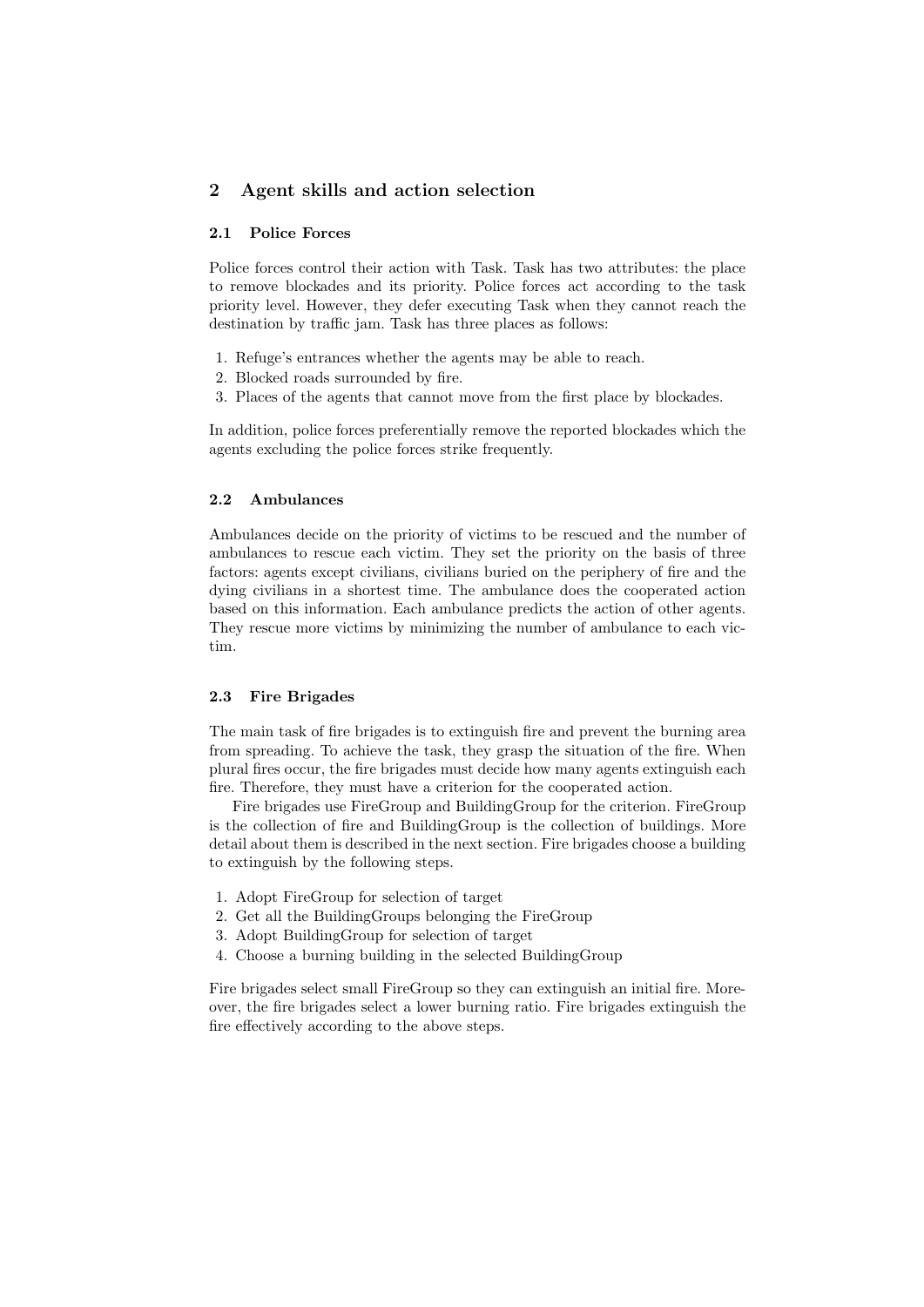### **3 World modeling**

Layer and District make complex disasters more distinct in RCRS. The layer is composed of information about each disaster. The prior district is composed of maps overlapped with layers.

There are three disasters such as fires, blockades and collapse in the World of RCRS. These disasters occur independently. However, they are not so simple as to be able to tackle by one agent. Layer and District solve this problem. We implement Layer and District system by expanding our last year's approach [1].

#### **3.1 FireLayer: FireGroup & BuildingGroup**

FireGroup and BuildingGroup make the deal of fires and buildings easy by collecting fires or neighbor buildings. They correspond to FireLayer. FireGroup deal in conflagrations as one object. FireGroup is defined as "a burning building group whose ignition point is the same firing point". If FireGroups pile up, they are integrated into one FireGroup. Fire brigades select their target from FireGroups.

BuildingGroup is composed of a set of adjacent buildings. Agents can include the peculiarity that can judge whether the fire spreads to neighbor buildings or not. Prior zones are formed by following approach. When the fire caught a BuildingGroup, the border buildings becomes the prior area to extinguish fire. Since victims in the BuildingGroup which is likely to catch fire need to rescue preferentially, such BuildignGroup become the prior zone to rescue victims.

### **3.2 BlockadeLayer: ReachableArea**

A ReachableArea is decided by whether an agent can reach a point on the basis of blockades and traffic information. This Layer is an improvement of Blockade-Layer of our previous team.

In every action start of agents, moving agents make a ReachableArea. They check the all nodes, roads and buildings sequentially from the agent position and set each object in three conditions, reachable, unreachable and unknown. If all the routes to reach a building are blocked, the building is unreachable even if the building is not recognized.

To decide on whether an agent can reach a point is useful for the decision of the action and the destination. For example, an unreachable area becomes the prior area to search the victims for police forces. However, it may become the searching area to be eliminated for other agents.

### **3.3 BuriedLayer: CivilianExistance**

CivilianExistence has the information of the place and the range where civilians are. This Layer is the improvement of BuriedLayer of the team Ri-one 2008.

Civilians who are injured or buried under the debris use voice communication to call for help at a constant probability every cycle. The agents who hear the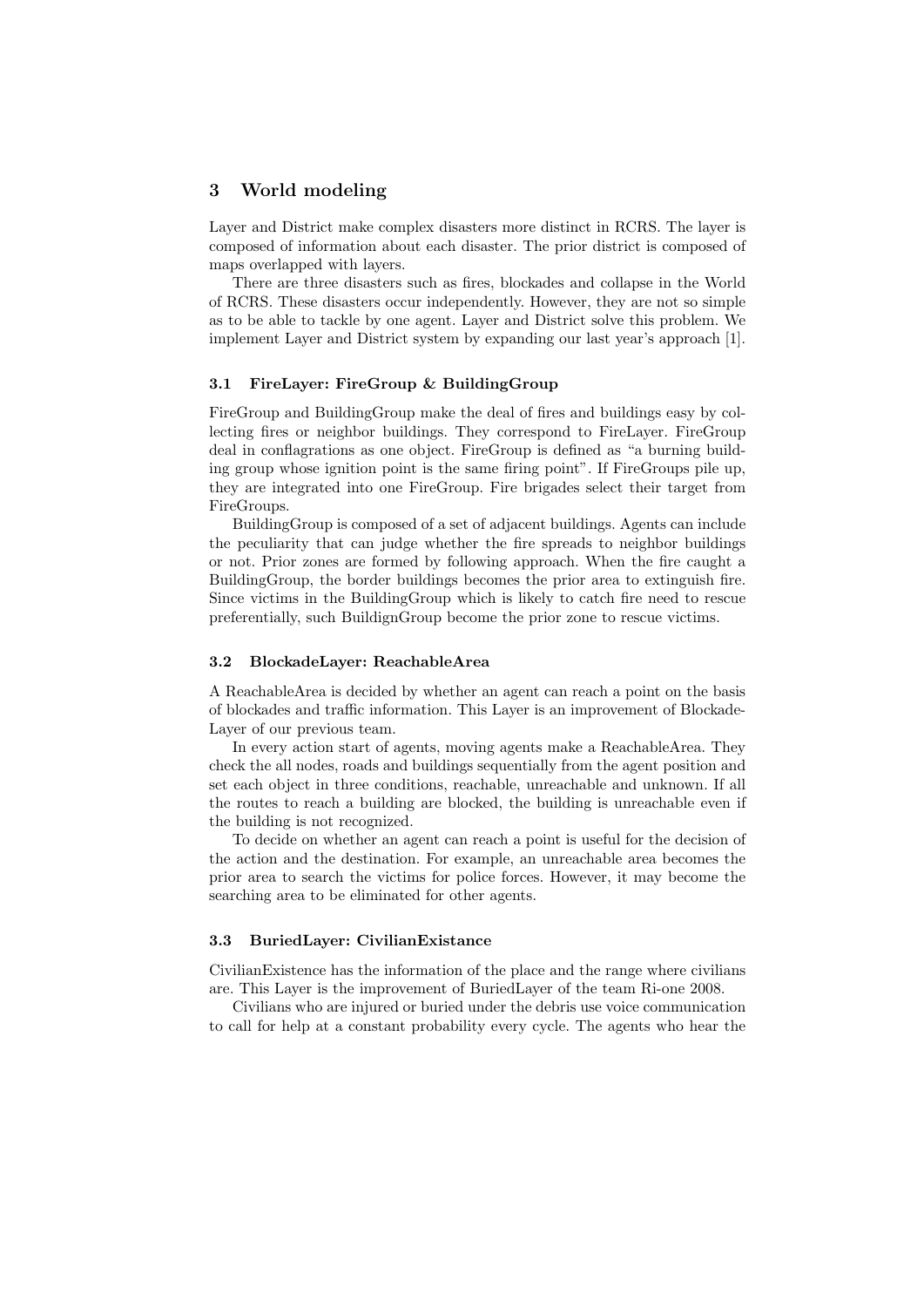voice know that the civilian is within 30 meters because the voice communication cannot reach over 30 meters. The agents add the range to CivilianExistence. The agents find civilians early because they search the range preferentially.

## **4 Agent Coordination and Communication**

Our moving agents decide on their action without the order from center agents. The moving agents predict the next action of other agents in accordance with the disaster information. Thus, the situation of no center agents never give a damage of communications among agents seriously.

#### **4.1 Line Model of Radio Communication**

Our team selects a proper line model of radio communication in various maps including no centers or no communication maps. The agents adapt themselves to the map by considering the state of the disaster space. We contrive six line models of radio communication. After the simulation starts, the agents select a proper line model from the six models. The agents cannot always communicate by least one model. Table 1 shows the conditions for applying each model.

**Table 1.** Conditions for applying each line model of radio communication. A hyphen means no conditions

| Type                                            | Kind    |                     |                             | The number of The number of Other condition                                                                                                                                 |
|-------------------------------------------------|---------|---------------------|-----------------------------|-----------------------------------------------------------------------------------------------------------------------------------------------------------------------------|
|                                                 |         |                     | center agents moving agents |                                                                                                                                                                             |
| $\mathbf{a}$                                    | static  | 3                   |                             |                                                                                                                                                                             |
|                                                 | static  | 2                   |                             | the sum of the hearing limits of                                                                                                                                            |
| $\left( \begin{array}{c} c \end{array} \right)$ | static  |                     |                             | center agents $>$ the number of<br>center agents $+$ the number of<br>moving agents<br>the sum of the hearing limits of<br>center agents $>$ the number of<br>moving agents |
| Ιd                                              | static  |                     | Less than 10                |                                                                                                                                                                             |
| $\mathbf{e}$                                    | dynamic | $\Omega$            |                             |                                                                                                                                                                             |
|                                                 |         | dynamic More than 0 |                             |                                                                                                                                                                             |

The types  $(a)(b)(c)$  and  $(d)$  in Table 1 are the condition for composing static models in Fig.1 and the types (e) and (f) in Table 1 are dynamic ones in Fig.2. The explanations of each model are as follows:

Fig.1 shows the static line models of radio channel which share information through the hub agents. Hub agents centralize information. In the model Fig.1(a), three center agents exist. If less than three center the agents exist, agents use  $\text{Fig.1(b)(c)}$  and (d). The center agent is excluded from the network in Fig.1(d). Since the communication ability of a center agent depends on the number of moving agents, its ability in Fig.1(d) equals to the ability of a moving agent. Thus, in Fig.1(d), the center agent should not forward information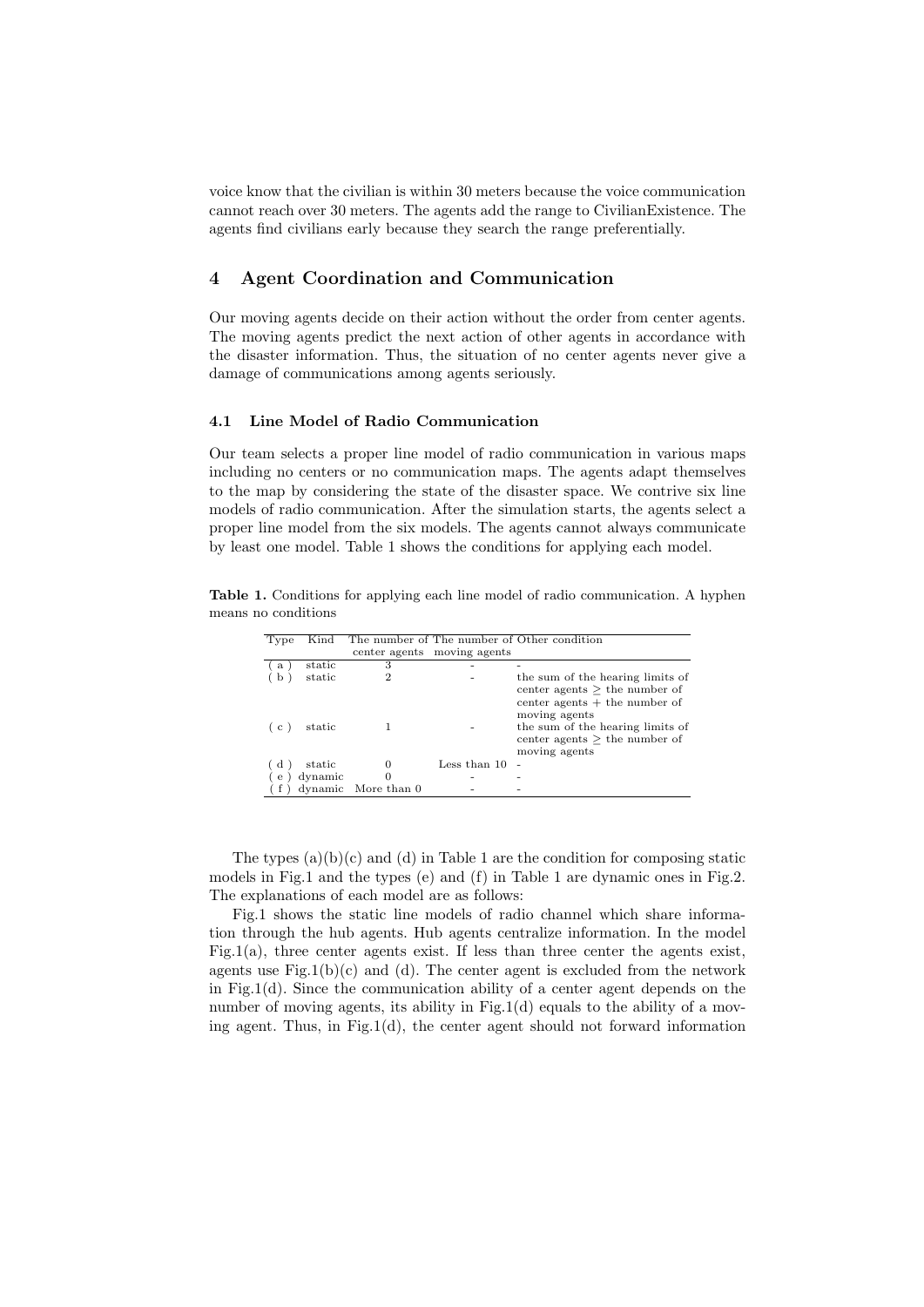

**Fig. 1.** Static line models of radio channel. A circle and a square mean a moving agent and a center agent, respectively. And blue, red and white agents mean police force, fire brigade and ambulance, respectively. A line between agents means the connection of the communication



**Fig. 2.** Dynamic line models of radio channel. An oval means the group of agents who hear the same channel. An arrow line means the direction of the communication. The meaning of other shapes and colors are the same in Fig.1

among the moving agents. The moving agents should communicate with each other directly.

Fig.2(e) and (f) are dynamic line models of radio channel. In these models, the agents change their radio channel of sending information at random every cycle. Agents use these models if they cannot use the models in Fig.1. Since the agents change the channel of sending information at random every cycle, to send particular agents is difficult. However, the agents can make this network in any maps. The model in Fig.2(f) is a dynamic model Fig.2(e) combined with static models of Fig.1 by adding a center agent to the network. In Fig.2(f), even if any agents cannot communicate with center agents, the others can communicate with center agents statically and stably.

Agents always share their information with each other by selecting the proper line model of radio communication.

### **4.2 Line Model of Voice Communication**

Agents use voice communication as an uncertain communication and an assistance of radio communication. If the particular conditions are satisfied, the agents use the voice communication to change their hearing radio communication channel.

The message of voice communication reaches within 30 meters from the sender. Since the agents send information every cycle by voice communication, the agents share information with neighbor agents without the radio communication. However, the grasping of each position and the communication with voice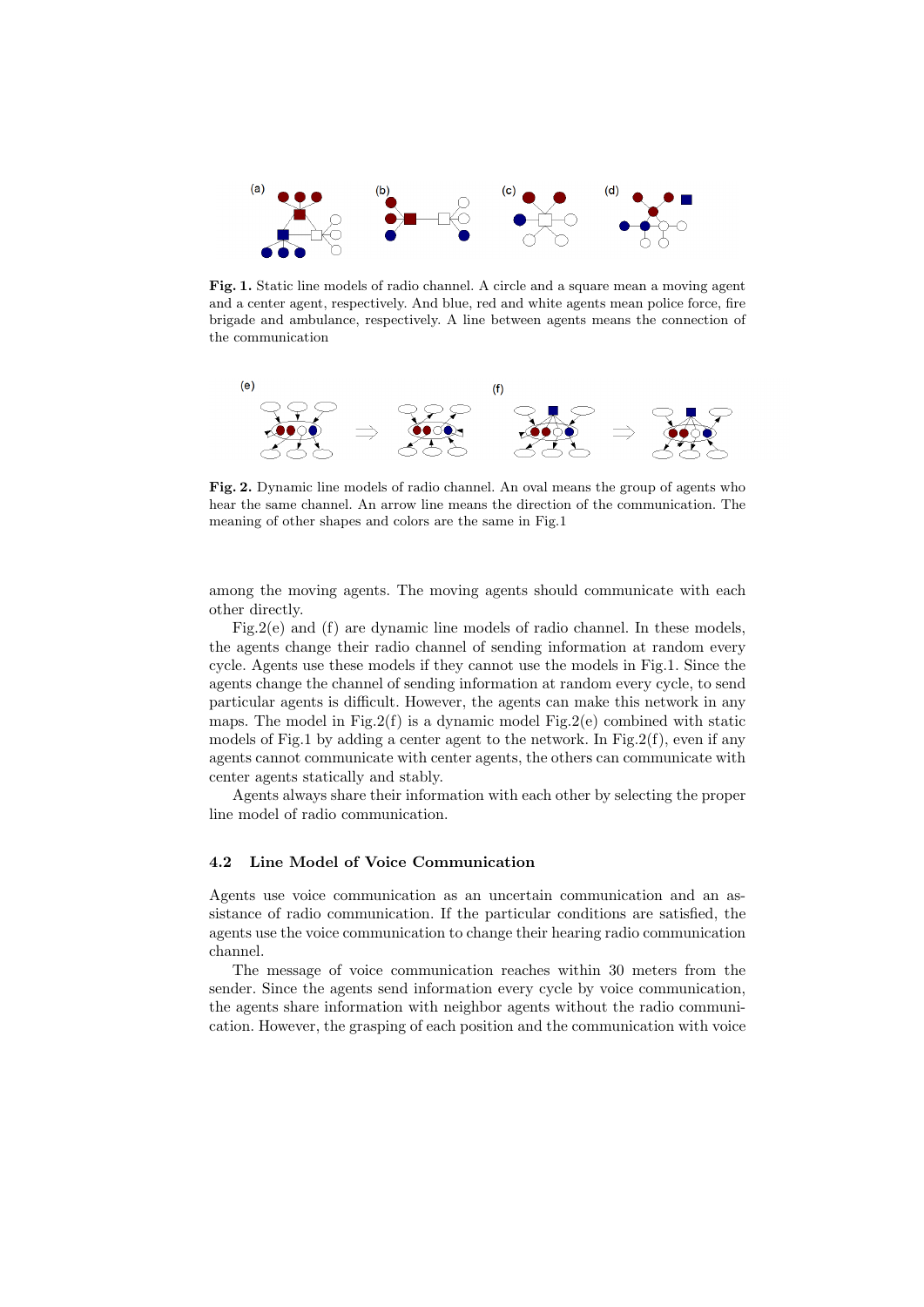within 30 meters is sometimes difficult for agents. Thus, the voice communication can only assist the radio communication.



**Fig. 3.** Changing the hearing radio channel by the voice communication. A small circle means a moving agent. The agents in a shape are with a group hearing the same radio channel

If the agents apply model Fig.2(e) and  $(f)$  to radio communication, they change their group of hearing radio channel dynamically by using the voice communication. This change improves the efficiency of communication. Since the voice communication has a feature of composing lines of communication, neighbor agents can share their information without the radio communication. Therefore, they should belong to the different hearing channel group to share their information efficiently. To utilize this feature, the agents change the hearing radio channel by the voice communication. Fig.3 shows the example of changing the channel. Changing the channel let agents in the same hearing channel group not to gather at the same position. However, all agents cannot hear the all information on the voice channel because its hearing limit in one cycle may be over even if many agents are near the same position.

### **4.3 No Communication Strategy**

We introduce special agents such as are MessageAggregator and Messenger to share information among the agents in the no communication map. In the no communication map, the agents cannot communicate in the radio but they can communicate in the voice. Thus, the agents should use the special strategy to share information with each other.

A MessageAggregator is an agent that gathers disaster information. A center agent usually plays this role. Moving agents report their information to the MessageAggregator by the periodic movement to the position near the MessageAggregator. The MessageAggregator sends information around agents on voice constantly. Therefore, the MessageAggregator and the other agents can exchange their information. However, the agents cannot execute this strategy when the center agents do not exist. A moving agent becomes a MessageAggregator to resolve this problem. The MessageAggregator stays at the refuge and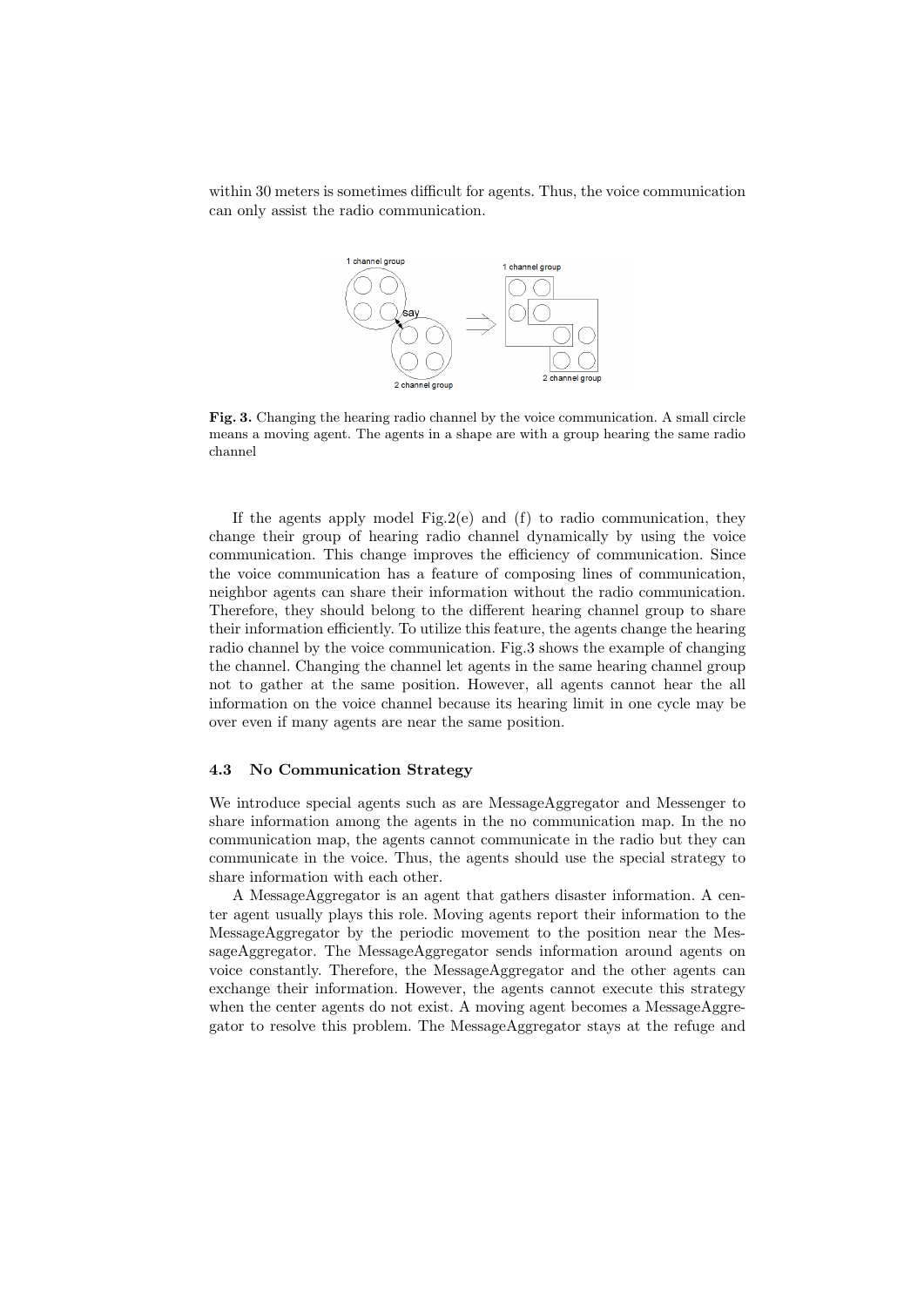gets information from agents and sends it to other agents. One agent should act as a MessageAggregator even if the moving agent cannot do its primary jobs. This realizes the proper communication.

A Messenger shares information between MessageAggregators which exist distantly. The Messenger comes from and goes to among the MessageAggregators. Then they take information from a MessageAggregator and give it to other MessageAggregators. Since the MessageAggregator is the information source for many agents, to reduce the difference of the disaster information among the MessageAggregators is important.

## **5 SoftwareTools**

### **5.1 Rescue 3D Monitor**

We developed Rescue 3D Monitor to display RCRS realistically. This tool connects to the kernel through network. Fig.4 shows a screen shot of the simulation by using this tool. The purpose of this tool is to let many people be interested in RCSC. The functions of Rescue 3D Monitor are as follows:

- **–** Change the view by mouse
- **–** Auto rotate the view point
- **–** Display the view based on each agent, its action, fire and smoke

We hope that our Rescue 3D Monitor will be used in many competitions.



**Fig. 4.** Rescue 3D Monitor

#### **5.2 Resuce Visualizer & Debug Client**

We developed Rescue Visualizer and Debug Client to debug visually. Debug Client receives information of the agents and sends it to Rescue Visualizer. The information is as follows: